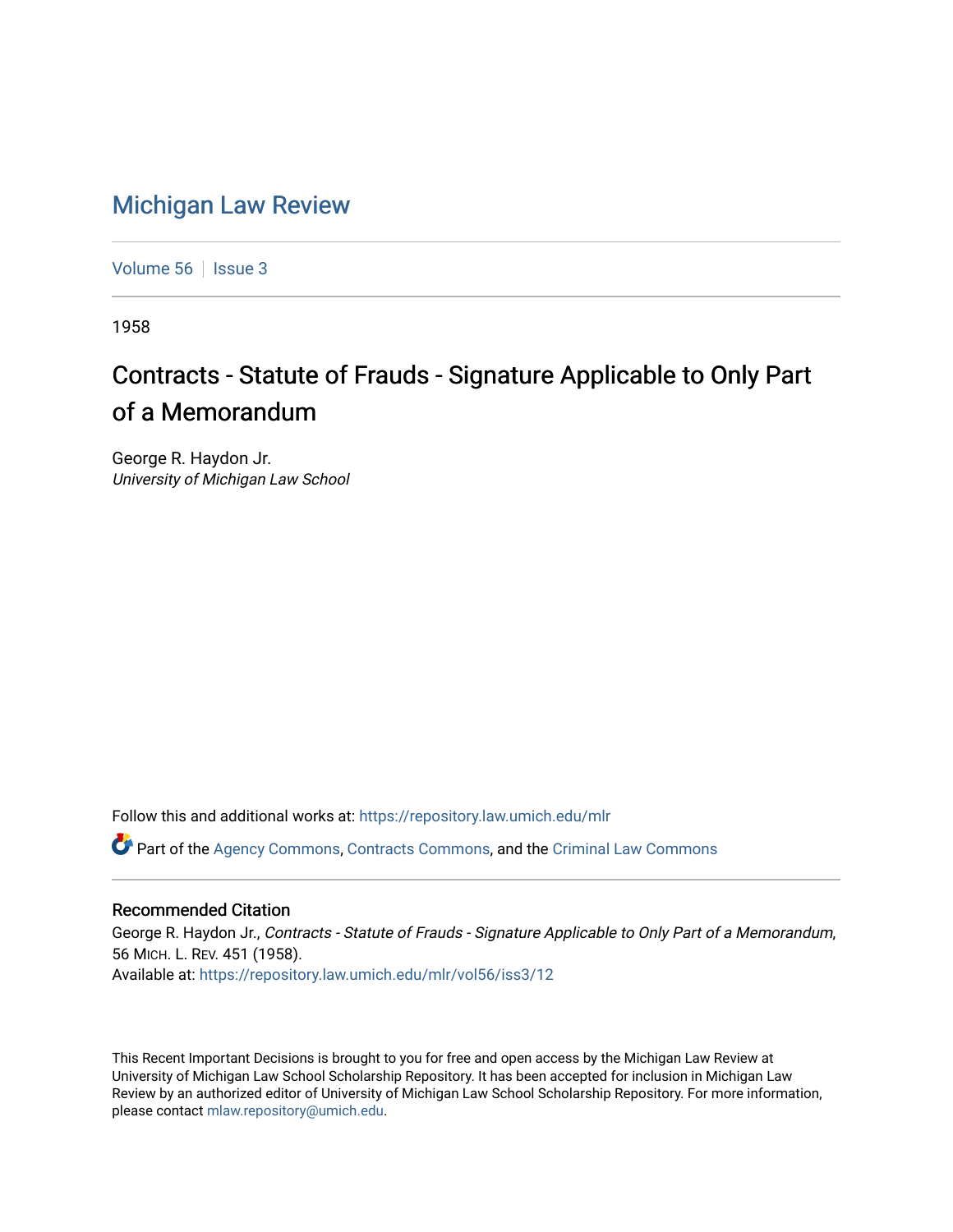CONTRACTS-STATUTE OF FRAUDS-SIGNATURE APPLICABLE TO ONLY PART OF A MEMORANDUM-Plaintiff buyer sought specific performance of an alleged contract for the sale of real estate. The instrument, denominated "deposit receipt," acknowledged receipt of the deposit, and then set forth the terms of the trade. This was signed "By Raymond Asmar," the alleged agent of the seller, in the place where the broker normally signs. Following this were two provisions. One, signed by plaintiff, stated that he agreed to purchase the property and that he confirmed the contract. A similar provision immediately following was not signed by defendant seller. The district court dismissed for failure to state a claim on which relief could be granted. On appeal, *held,* affirmed, one judge dissenting. The agreement does not satisfy the Florida statute of frauds.1 Asmar did not sign as defendant's agent to sell; his signature merely acknowledged receipt of the money. *Moritt v. Fine,* (5th Cir. 1957) 242 F. (2d) 128.

Under statutes similar to the Florida statute requiring the memorandum to be "signed" by the party to be charged or his agent, the place of the signature is regarded as immaterial if the signature authenticates the whole memorandum.2 Once it is determined that there is a signature on the instrument, parol evidence is generally admissible to determine if it was intended to authenticate the entire instrument.3 Signatures have been held valid to satisfy the statute of frauds when found in the memorandum at the top,<sup>4</sup> in the body,<sup>5</sup> in the place provided for the signature of a witness,<sup>6</sup> and even where part of the writing appeared below the signature.7 In similar fact situations, however, signatures have been held invalid both at the top<sup>8</sup> and in the body.<sup>9</sup> The unique element in the principal case is that, although the agent's signature did appear on the

12 Fla. Stat. (1955) §725.01. "No action shall be brought . . . upon any contract for the sale of lands ..• unless the agreement or promise upon which such action shall be brought, or some note or memorandum thereof shall be in writing and signed by the party to be charged therewith or by some other person by him thereunto lawfully authorized."

2 See 2 CORBIN, CONTRACTS §521 (1950); 112 A.L.R. 937 (1938).

8 See 2 CORBIN, CONTRACTS §520 (1950).

4 Cohen v. Arthur Walker &: Co., 192 N.Y.S. 228 (1922); Wright v. Seattle Grocery Co., 105 Wash. 383, 177 P. 818 (1919).

I> Wood v. Connor, 205 Ark. 582, 170 S.W. (2d) 997 (1943); Kilday v. Schancupp, 91 Conn. 29, 98 A. 335 (1916).

6 First Nat. Bank of St. Johnsbury v. Laperle, 117 Vt. 144, 86 A. (2d) 635 (1952); Felthauser v. Greeble, 100 Neb. 652, 160 N.W. 983 (1916).

<sup>7</sup>The Farmers Tobacco Warehouse Co. v. Eastern Carolina Warehouse Corp. and Tobacco Growers' Cooperative Assn., 185 N.C. 518, 117 S.E. 625 (1923); Burns v. Garey, 101 Conn. 323, 125 A. 467 (1924) (holding weakened on this point since court held there was sufficient part performance to remove case from statute of frauds).

s Mesibov, Glinert, &: Levy, Inc. v. Cohen Bros. Mfg. Co., 245 N.Y. 305, 157 N.E. 157 (1927); Marks v. Walter G. McCarty Corp., 33 Cal. (2d) 814, 205 P. (2d) 1025 (1949), noted in 34 MINN. L. REv. 277 (1950).

o Guthrie v. Anderson, 47 Kan. 383, 28 P. 164 (1891), rehearing den. 49 Kan. 416, 30 P. 459 (1892); Lee v. Vaughan's Seed Store, 101 Ark. 68, 141 S.W. 496 (1911).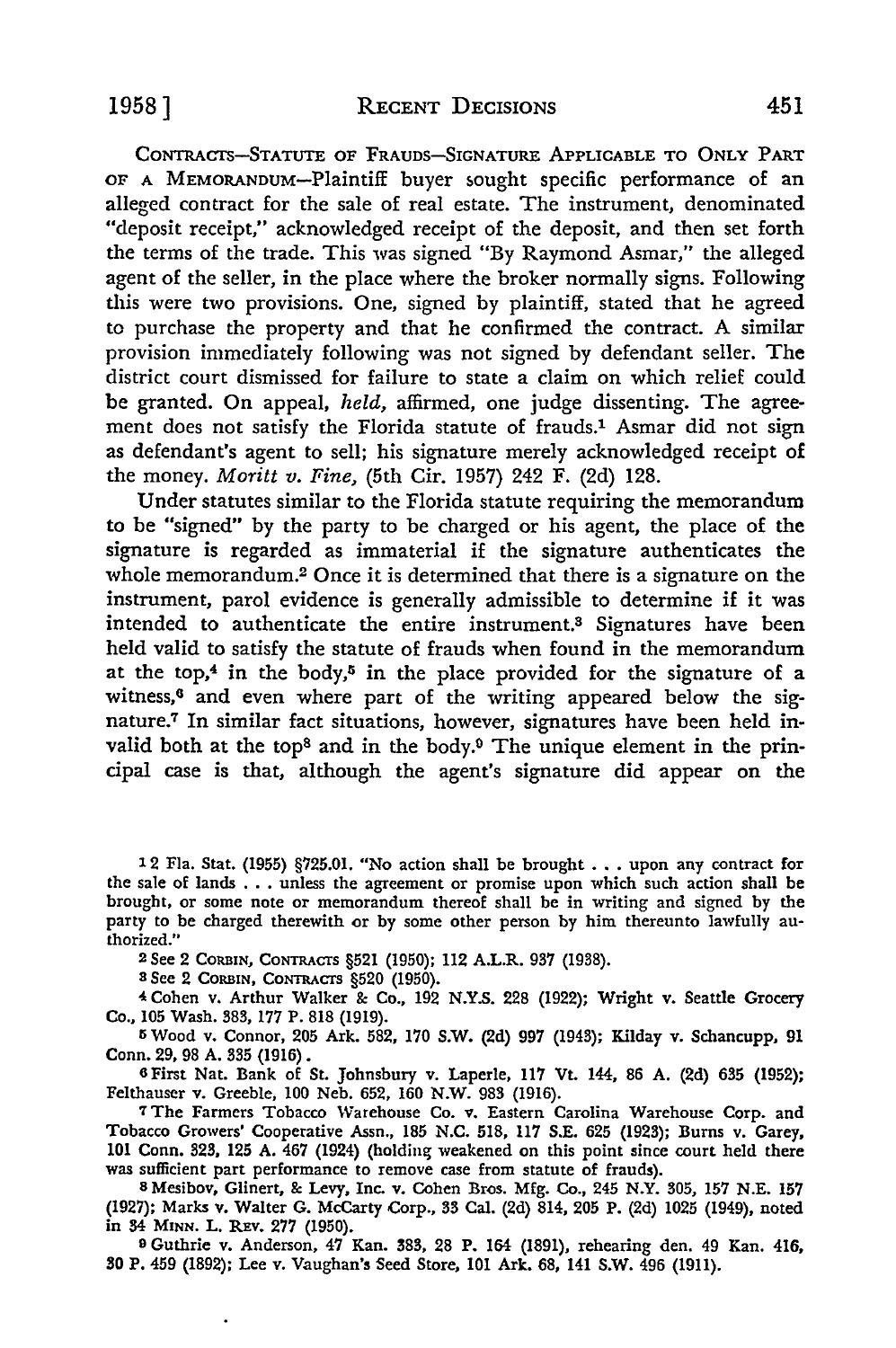instrument, the court disposed of the statute of frauds issue on a motion to dismiss. The dissenting judge argued vigorously that the statute required only a signing, and the signature of the agent did appear. Since the nature of the signature was equivocal, parol evidence was admissible to establish whether or not it was intended to authenticate the entire instrument, and hence the case could not be disposed of on the pleadings. The holding of the majority represents a conclusion that the nature of the signature was unequivocal, and it could be determined from the face of the instrument itself that the signature was not intended to authenticate the whole instrument. Several cases have presented situations similar to that in the principal case. Where a signed affidavit of financial qualification of the sureties immediately followed an unsigned bond, the court in sustaining a demurrer determined that the signature to the affidavit did not execute the entire instrument; but the statute provided that no evidence of the agreement could be received other than the writing itself.10 Where a signature appeared several times in reference to various clauses in the memorandum, it was held that the signatures did not authenticate the entire memorandum but had only a limited and particular effect.<sup>11</sup> In California, however, where the statute of frauds must be prima facie satisfied by looking only to the document itself, parol evidence of the intent to authenticate the whole instrument was held admissible where an unsigned declaration of homestead was followed by a signed verification clause.12 Since the money receipted for by the seller's agent in the principal case was in the nature of a down payment, the seller could reasonably have believed that the buyer thought the seller bound to the whole transaction. This could have been held a sufficient ambiguity to satisfy the parol evidence rule. In holding that the signature in the principal case did not satisfy the statute of frauds and give grounds for admission of parol evidence, the Fifth Circuit has apparently gone farther than any other court. In view of the general rule that the specific location of the signature is immaterial and parol evidence admissible to show the intent to execute the entire memorandum, such a determination is justifiable only under peculiar circumstances. Such a finding would seem acceptable, however, when the signature on the instrument performs some separate and distinct legal function, it being much less probable in that case that it also served an additional purpose. Here, in acknowledging receipt of the deposit money, the agent's signature had such separate legal effect as to justify a determination that the signature was not intended, as a matter of law, to

12 In re Kossack, (S.D. Cal. 1953) 113 F. Supp. 884. The statute here required the name to *be* "subscribed," but "subscribed" was interpreted as synonymous with "signed."

<sup>10</sup> Commercial Credit Corp. v. Marden, 155 Ore. 29, 62 P. (2d) 573 (1936). The statute here required the name to be "subscribed," interpreted as a signature at the end of the writing, but since the name appeared at the bottom of the affidavit following the bond, the considerations should be the same as in the principal case.

<sup>11</sup> Caton v. Caton, L.R. 2 H.L. 127, 6 Eng. Rul. Cas. 256 (1867).